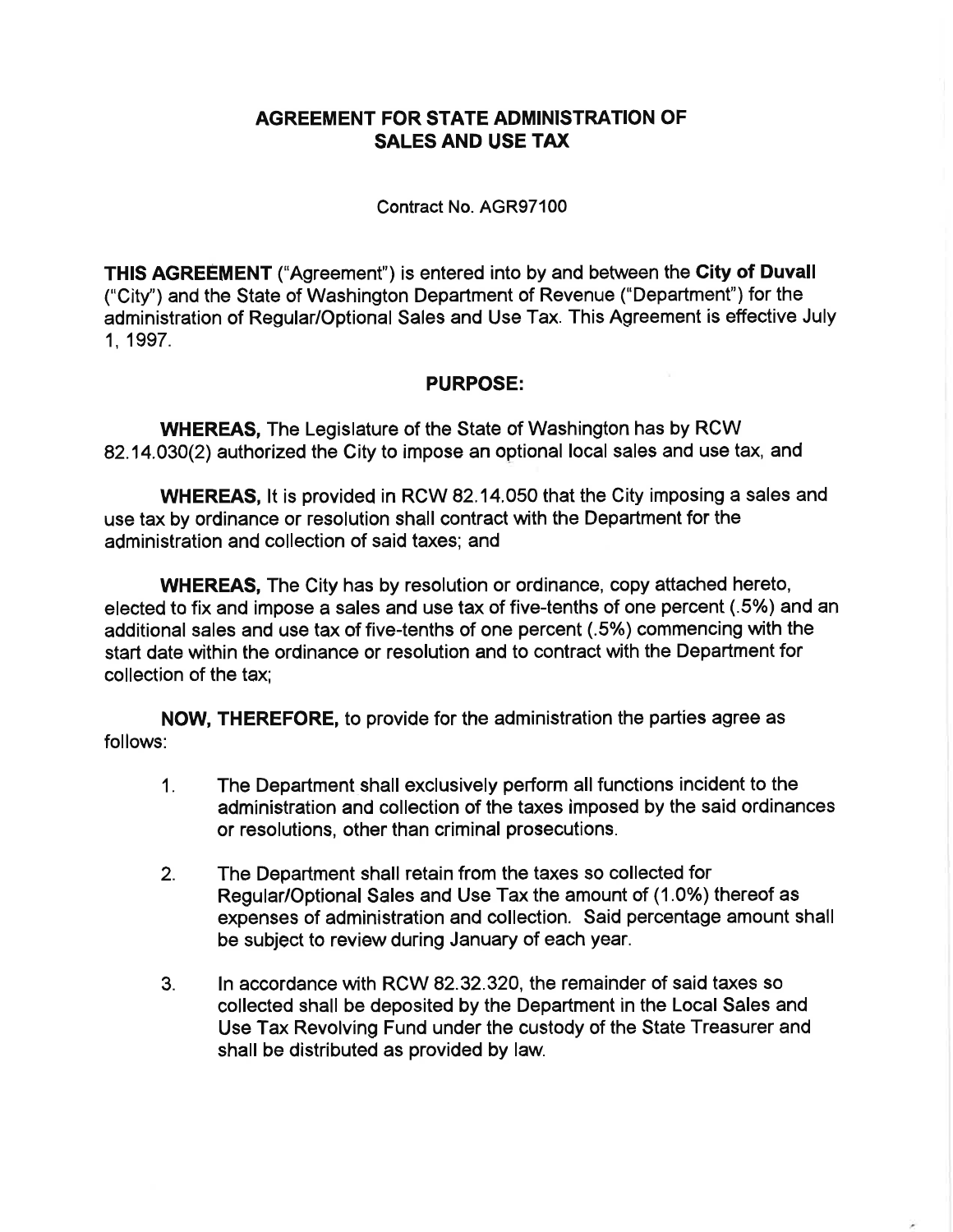- 4 The Department shall apply the provisions contained in chapters 82.03, 82.08, 82.12, 82.14, and 82.32 RCW, as the same exist or may hereafter be amended and insofar as the same are applicable to Sales/Use Tax taxes. The Department performs its duties hereunder so that as far as possible the Sales/Use Taxes shall be administered and collected uniformly with the state's sales and use taxes. Rules and regulations adopted by the Department to facilitate the administration and distribution of the local option taxes shall be in accordance with the State Administrative Procedure Act and RCW 82.14.330. Adopted rules and regulations shall have the same force and effect on Sales/Use Taxes insofar as the same are applicable.
- The City shall have the right from time to time to examine the records of the Department as they concern the City or the taxpayers of the City subject to the aforementioned ordinances or resolutions. 5.
- The allocation of local sales and use tax collections will be made by the Department to the State Treasurer within thirty (30) days after the due date of thé taxable period for which local sales and use taxes are imposed pursuant to ordinances or resolutions. Distribution of taxes to the City shall be made in accordance with RCW 82.14.330. 6.
- All refunds and credits for local sales and use taxes made by the Department shall be charged to the City. 7.
- The Department shall require redistribution upon 10 days notice to the affected City, of any tax, distributed to a City or County other than City entitled thereto but such redistribution shall not be made as to amounts originally distributed earlier than six monthly periods prior to the monthly period in which the Department obtains knowledge of the improper distribution. 8.
- The Department shall provide taxpayer information, documentation and reports to the City in accordance with the disclosure limitations of RCW 82.32.330. Authorized representatives of the City requesting and receiving confidential information will sign a Department Secrecy Clause and comply with RCW 82.32.330. 9.
- The parties agree to establish and maintain open lines of communication and to work cooperatively in order to improve administration and public understanding of the City Taxes. Either party may initiate a meeting, to be held at a mutually convenient time and place, to share information and to discuss 10.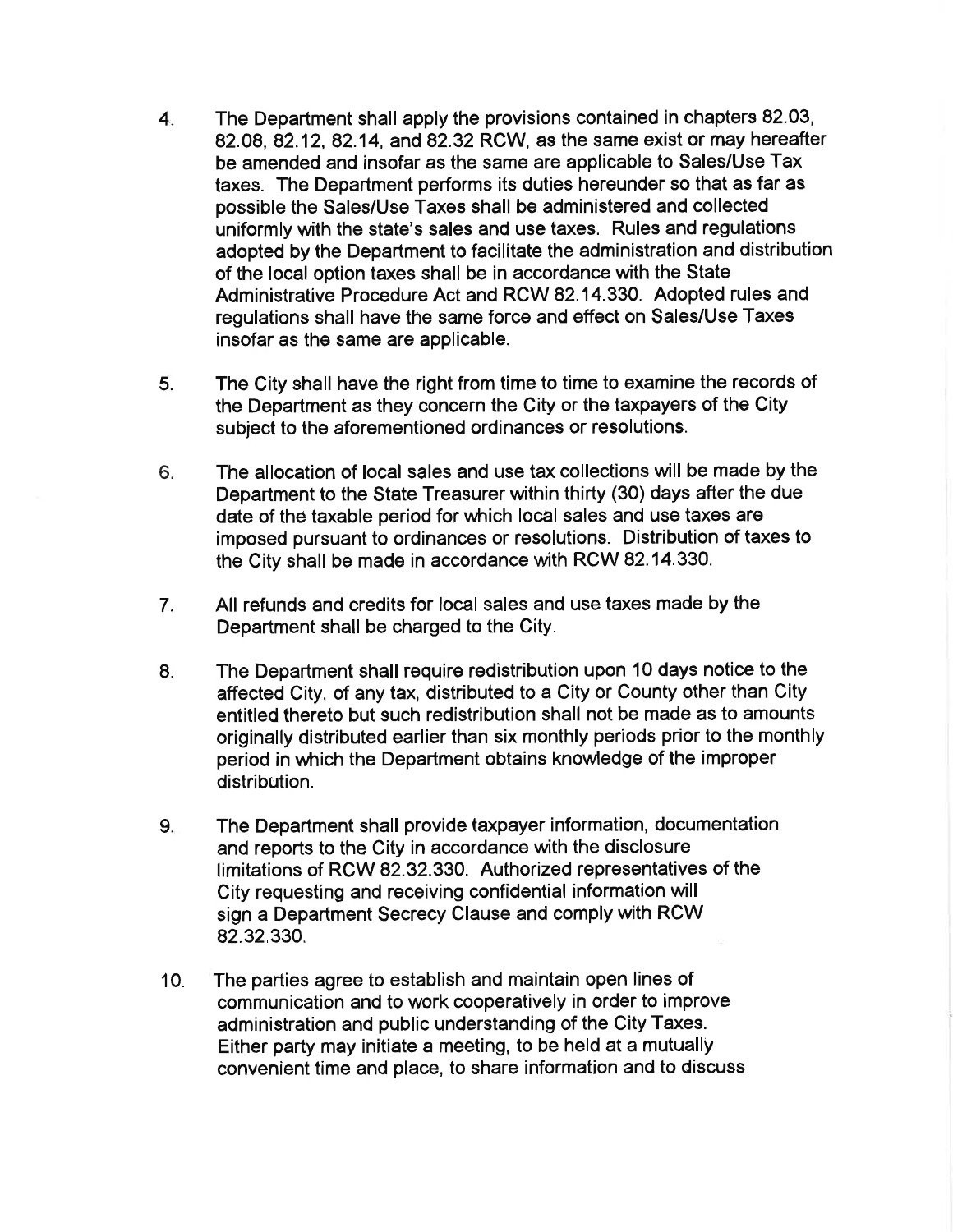matters related to administration and collection of the City taxes.

- 11. ln the event that a dispute arises under this Agreement, either party may elect mediation in which the Department and City shall each individually appoint one member to a Dispute Board and those members shall select a third member. The Dispute Board shall evaluate the dispute and make a written determination after considering the relevant facts and legal authorities. The Dispute Board's determination shall be given significant weight by both parties who will meet after the determination is issued to resolve the dispute. lf a resolution is not reached, the determination of the Dispute Board shall be admissible in any future legal proceeding between the parties  $\tilde{N}$ concerning the dispute. Each party shall be responsible for a proportionate share of the costs of the member of the Dispute Board. This remedy is not intended to be exclusive of other remedies existing in law, by statute or otherwise.
- 12. ln the extent permitted by law, the City agrees to defend and hold harmless the Department or the State of Washington from claims that challenge the authority of the Cíty to impose the Sales/Use Taxes as identified in the aforementioned ordinances or resolutions. The City agrees that in the event there shall be a legal challenge to the ordinances or resolutions or otherwise, the Department shall not be obligated to represent the City or otherwise to defend its position in any proceeding relating to such challenge.
- 13. The allocation of unidentifiable local sales and use tax collections (pool funds) among the various local taxing jurisdictions will be made by the Department to the State Treasurer within thirty (30) days after the due date of the taxable period for which local sales and use taxes are imposed pursuant to ordinances or resolutions.
- 14. This agreement shall take effect at 12:01 AM, July 1, 1997, and shall thereafter be automatically renewed on December 31, of each year unless one of the parties gives written notice of termination on or before November 1, of each such yeat. The parties to this agreement will notify each other in a timely manner when they find it necessary to request an amendment to this agreement.